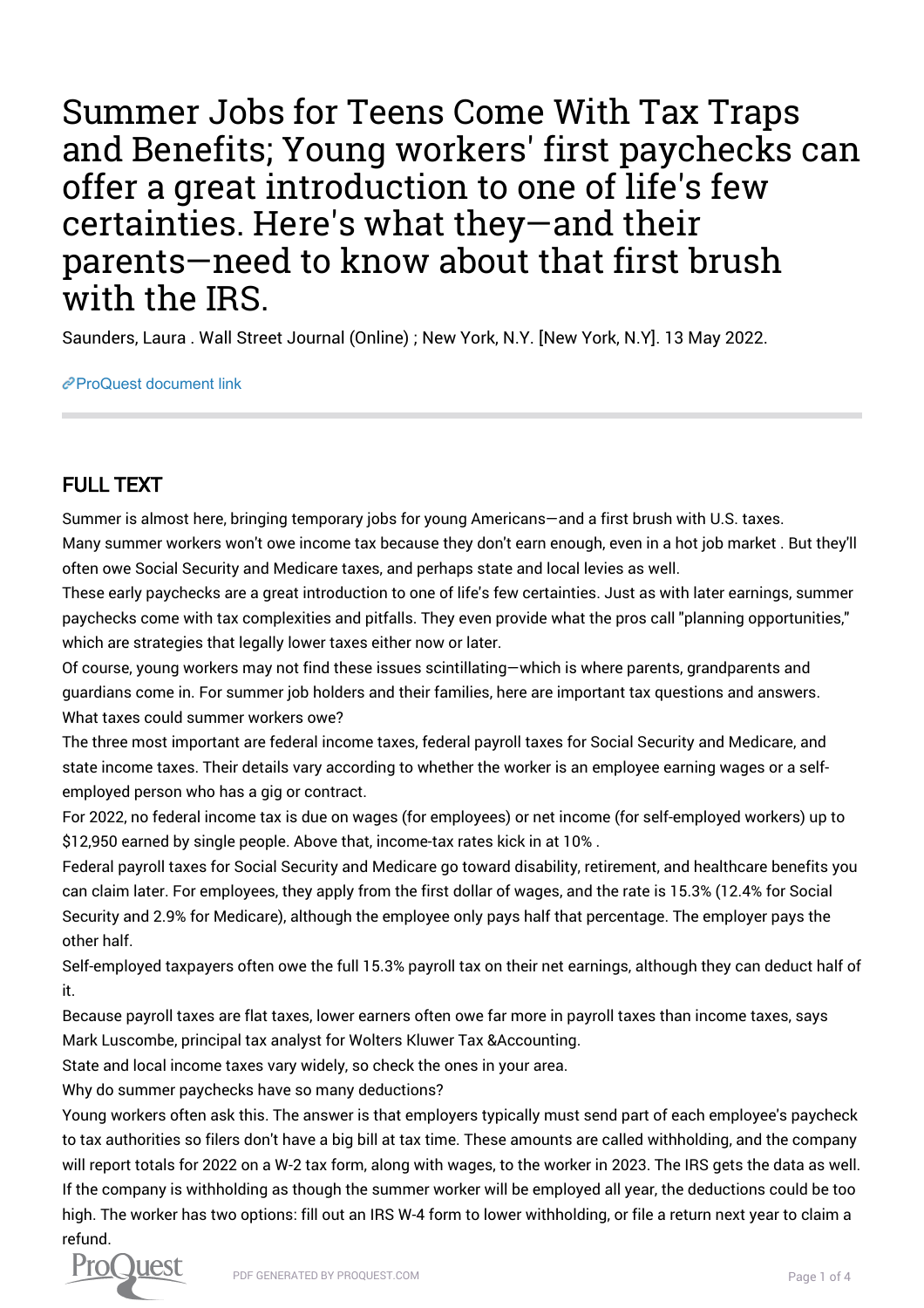My teen's paycheck has no deductions. Why not?

The most likely reason is that the company considers him or her a self-employed gig worker, contractor, or other nonemployee working for hire, as described above. Instead of a W-2 form, such workers get a 1099 tax form reporting gross pay to them and the IRS.

Many tax rules are different for 1099 recipients, both for better and worse. No taxes are withheld, and the worker can deduct expenses that employees can't. But as described above, Social Security and Medicare payroll taxes are higher.

Melissa Labant, an attorney and CPA with the accounting firm CLA who has two teenagers about to start summer jobs, urges workers to check up front whether they'll get a W-2 or a 1099 tax form.

Are the taxes different if a child works in a family business?

Often they are—for the better. Children under age 18 who are employed in a parent-owned business that's not a corporation, such as a sole proprietorship or partnership with no outside partners, don't owe federal payroll taxes. That's a tax break equal to 15.3% of their pay.

Even without a payroll-tax exemption, family businesses typically can deduct a child's pay. The wider the gap between the parents' top tax rate and the child's, the bigger the benefit. For parents with a top rate of 32%, Uncle Sam often picks up about one-third of the cost of the child's pay, while the child owes income taxes on it at a low rate or zero.

Michael Tripp, a top staffer at Shared Economy Tax, a firm providing advisory and tax services to more than 400 short-term rental owners, explains how these breaks can combine.

He says his clients often employ their teenagers to clean the family's rentals at a suitable hourly rate for annual pay of about \$6,000. The parent/owner then gets a tax deduction for the teen's wages and owes no federal payroll tax on them. The total cost of hiring an outside contractor would likely be higher.

Because the children don't earn a lot, they typically don't owe income taxes and don't need to file a return. Often part or all of the pay goes into a custodial account the child claims when he or she is older.

"For a large family with several short-term rentals, the tax savings can be significant," says Mr. Tripp.

So can parents hire their children to do household chores or clean their rooms?

Not so fast! The parents can't take a deduction unless the child is working for their business, and the tax filer has to be able to prove to the IRS's satisfaction that real work was done.

Ms. Labant says her rule of thumb is that children should only be hired to do work the parent would pay someone else for—and that doesn't include room-cleaning. Mr. Tripp adds that the short-term rental owners he advises who employ their children typically have them fill out checklists and time sheets.

What about tax-saving strategies?

Often the best strategy is to use summer pay to fund a Roth IRA savings account. For young earners, Roth IRAs can be a great deal because the contributions are in after-tax dollars, even if the worker didn't owe tax on these earnings. The contributions can then be invested and grow tax-deferred for decades, and withdrawals in retirement can be tax-free as well.

That alone is a freebie, but there's more: If a parent, grandparent or friend wants to provide a head start on savings, that person could give the young worker a cash gift to fund the Roth IRA and let her keep her earnings.

Another key advantage of Roth IRAs is that—unlike with traditional IRAs—contributions can be withdrawn penaltyfree. Only withdrawals of the account's earnings are subject to restrictions and penalties.

So say a worker makes total contributions of \$40,000 to a Roth IRA between ages 18 and 30. He could then withdraw up to \$40,000 tax- and penalty-free for any reason, such as to help with a down payment.

The 2022 limit on contributions to a Roth IRA is \$6,000 for most single filers, and the saver can't put in more than the amount of earned (not investment) income. So if a student earns \$4,000 as a summer employee, that's typically how much she can contribute to a Roth IRA. The rules are more complicated for self-employed workers but still are beneficial.

What about filing a tax return next year?

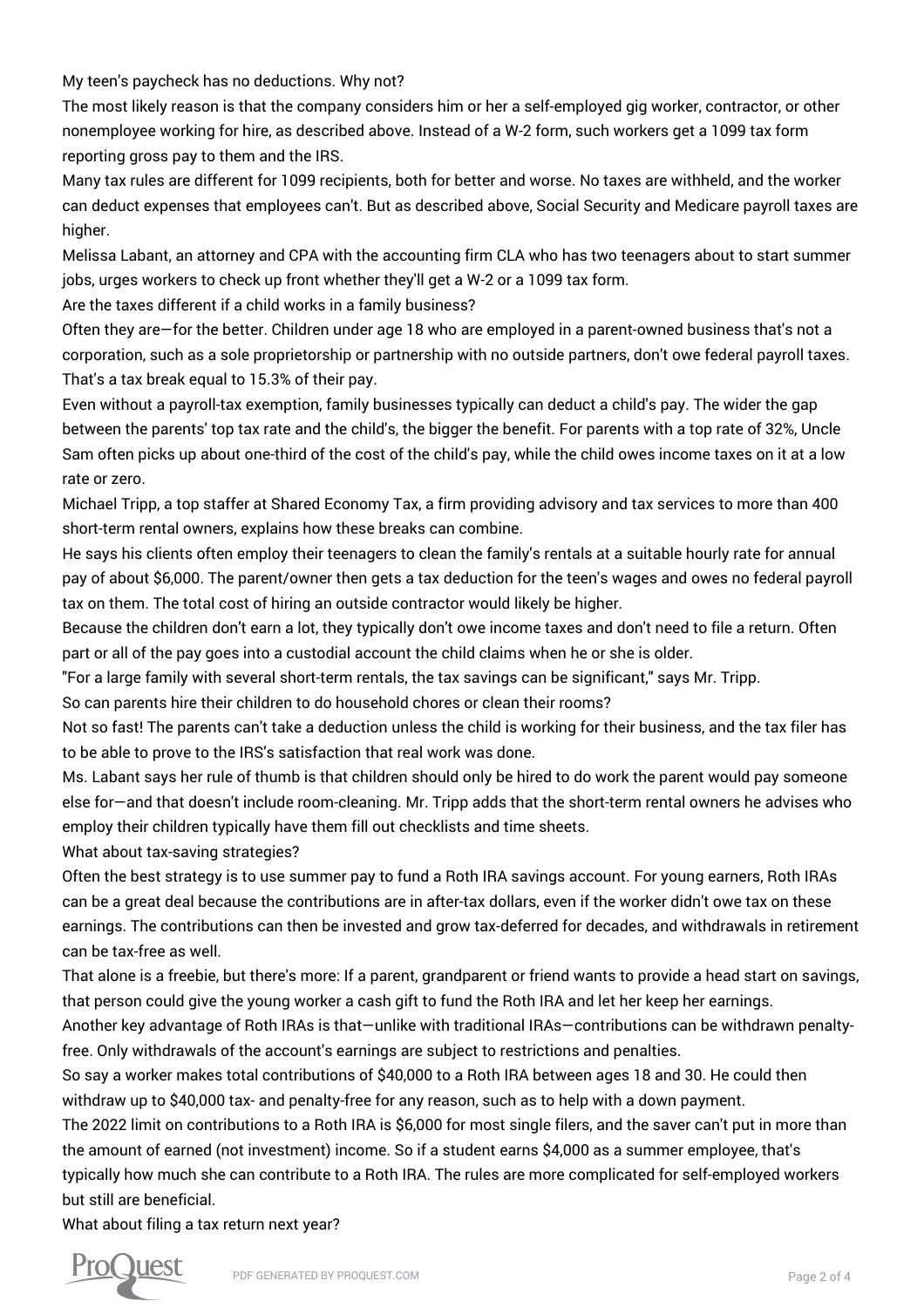If summer workers are due a refund, owe payroll taxes on gig work, or want a record showing enough income to fund a Roth IRA—among many other things—they should file.

Parents aren't allowed to simplify the process by including this income on their own returns, even if it's earned by a dependent child. If a return is due, the child must file it.

But many won't need to file if they're single, their wages had no withholding and were less than \$12,950, and they didn't have other income, credits, or deductions.

Of course, parents should explain all this, as today's summer workers will have tomorrow's full-time jobs. Might as well start learning now.

Write to Laura Saunders at laura.saunders@wsj.com

Summer Jobs for Teens Come With Tax Traps and Benefits

Credit: By Laura Saunders

## DETAILS

| Subject:                       | Parents &parenting Tax rates; Workers; Social security; Employees; Income taxes;<br>Families &family life; Self employment; Children &youth Seasonal employment;<br>Payroll taxes; Cost control; Rentals; Earnings; Tax services; Medicare |
|--------------------------------|--------------------------------------------------------------------------------------------------------------------------------------------------------------------------------------------------------------------------------------------|
| <b>Business indexing term:</b> | Subject: Tax rates Workers Social security Employees Income taxes Self<br>employment Seasonal employment Payroll taxes Cost control Earnings Tax services<br>Medicare                                                                      |
| Company / organization:        | Name: Internal Revenue Service--IRS; NAICS: 921130                                                                                                                                                                                         |
| <b>Publication title:</b>      | Wall Street Journal (Online); New York, N.Y.                                                                                                                                                                                               |
| <b>Publication year:</b>       | 2022                                                                                                                                                                                                                                       |
| <b>Publication date:</b>       | May 13, 2022                                                                                                                                                                                                                               |
| column:                        | <b>Tax Report</b>                                                                                                                                                                                                                          |
| Section:                       | <b>Markets</b>                                                                                                                                                                                                                             |
| <b>Publisher:</b>              | Dow Jones & Company Inc                                                                                                                                                                                                                    |
| Place of publication:          | New York, N.Y.                                                                                                                                                                                                                             |
| <b>Country of publication:</b> | United States, New York, N.Y.                                                                                                                                                                                                              |
| <b>Publication subject:</b>    | <b>Business And Economics</b>                                                                                                                                                                                                              |
| e-ISSN:                        | 25749579                                                                                                                                                                                                                                   |
| Source type:                   | Newspaper                                                                                                                                                                                                                                  |
| Language of publication:       | English                                                                                                                                                                                                                                    |
| Document type:                 | <b>News</b>                                                                                                                                                                                                                                |